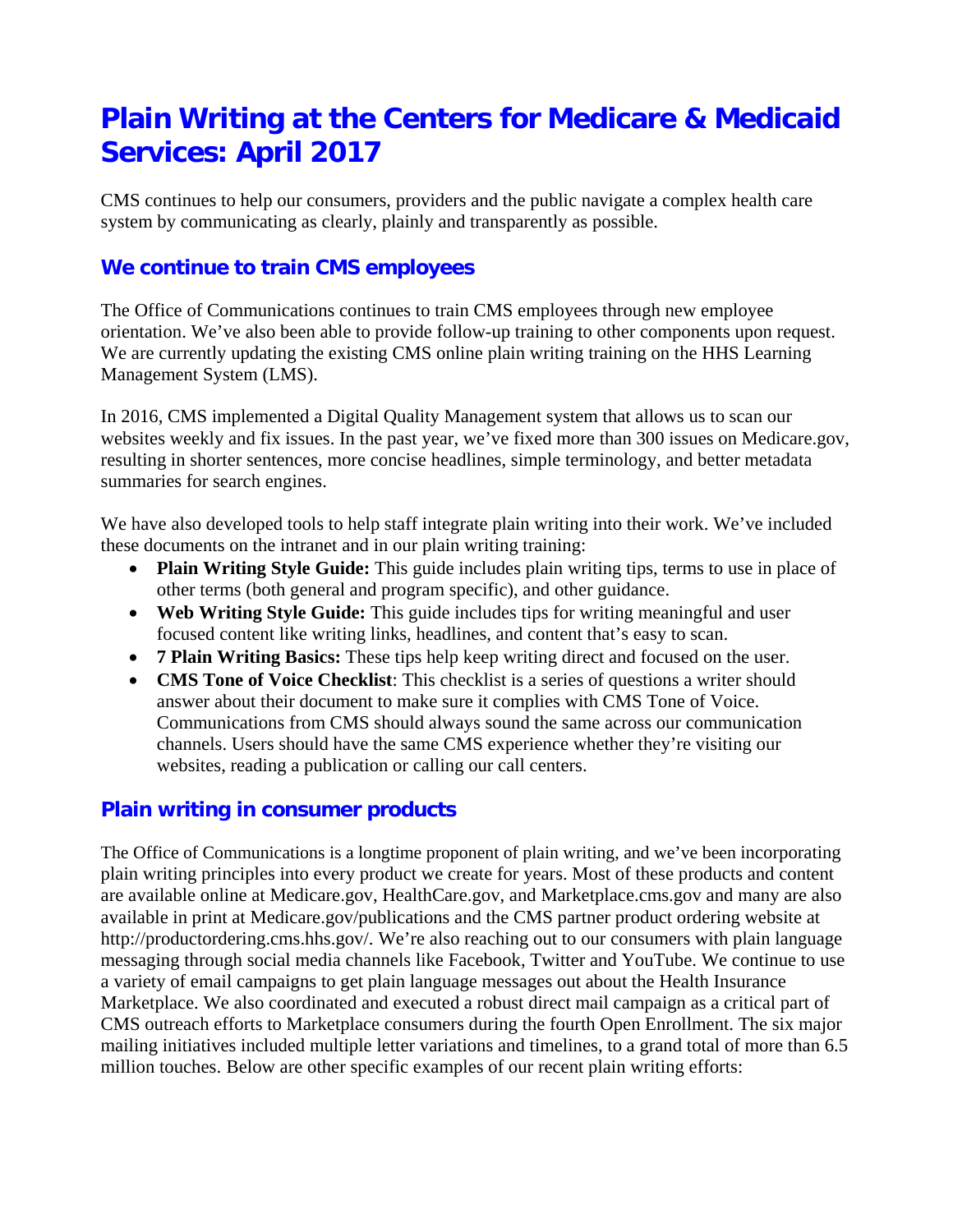- **Medicare.gov**
	- o **Information for people turning 65 and still working**: Millions of people who are turning 65 and still working don't get enrolled in Medicare automatically. That means they may not enroll when they're first eligible and face late enrollment penalties. We've made this content more accessible to create a better user experience for millions.

[https://www.medicare.gov/sign-up-change-plans/get-parts-a-and-b/employer](https://www.medicare.gov/sign-up-change-plans/get-parts-a-and-b/employer-coverage/i-have-employer-coverage.html)[coverage/i-have-employer-coverage.html](https://www.medicare.gov/sign-up-change-plans/get-parts-a-and-b/employer-coverage/i-have-employer-coverage.html)

- o **Privacy policy for Original Medicare:** This policy describes how a consumer's medical information may be used and how to get that information. We've made this content easier to understand. [https://www.medicare.gov/forms-help-and](https://www.medicare.gov/forms-help-and-resources/privacy-practices/privacy.html)[resources/privacy-practices/privacy.html](https://www.medicare.gov/forms-help-and-resources/privacy-practices/privacy.html)
- o **Long-Term Care Hospital and Inpatient Rehabilitation Facility Compare tools**: People with Medicare use our compare tools to help them find out about doctors, hospitals and other facilities, specifically to find the services offered, compare the care provided, and get helpful tips on choosing one that meets their needs. We've provided plain language content to make these two new tools user friendly.

<https://www.medicare.gov/longtermcarehospitalcompare/> <https://www.medicare.gov/inpatientrehabilitationfacilitycompare/>

- **Help Center at HealthCare.gov/help**: The Help Center provides details about information being asked in the Marketplace application to help consumers applying for coverage. User feedback tells us that the Help Center is a pain point for consumers. Prior to this past Open Enrollment, we reviewed the information architecture of these pages, updated pages, and made numerous changes to provide a better user experience.
- **The Partnership for Public Service** asked the Center for Plain Language to review the use of plain language by six federal agencies including CMS as part of a pilot program to improve customer service. The Center agreed to provide an individual narrative for the six agency websites, as well as a written summary report. The Center evaluated these pages and provided overwhelmingly positive feedback, and we've updated them as needed based on recommendations from the report:
	- o "Get Answers/ how can we help you?" at [http://healthcare.gov/get-answers/.](http://healthcare.gov/get-answers/)
	- o "How do I file a claim?" at [https://www.medicare.gov/claims-and-appeals/file-a](https://www.medicare.gov/claims-and-appeals/file-a-claim/file-a-claim.html)[claim/file-a-claim.html](https://www.medicare.gov/claims-and-appeals/file-a-claim/file-a-claim.html) and "How do I file an appeal?" at [https://www.medicare.gov/claims-and-appeals/file-an-appeal/appeals.html.](https://www.medicare.gov/claims-and-appeals/file-an-appeal/appeals.html)

### **Understanding our audiences**

Behavioral science has informed the Office of Communications' product and message development for many years. By understanding our target audiences' health literacy, culture, language, attitudes, perceptions and identifying barriers we have improved our products and therefore our audiences' ability to understand our programs. This knowledge also helps us keep our products personcentered. As our resources allow, we consumer test our messaging and products with our target audiences.